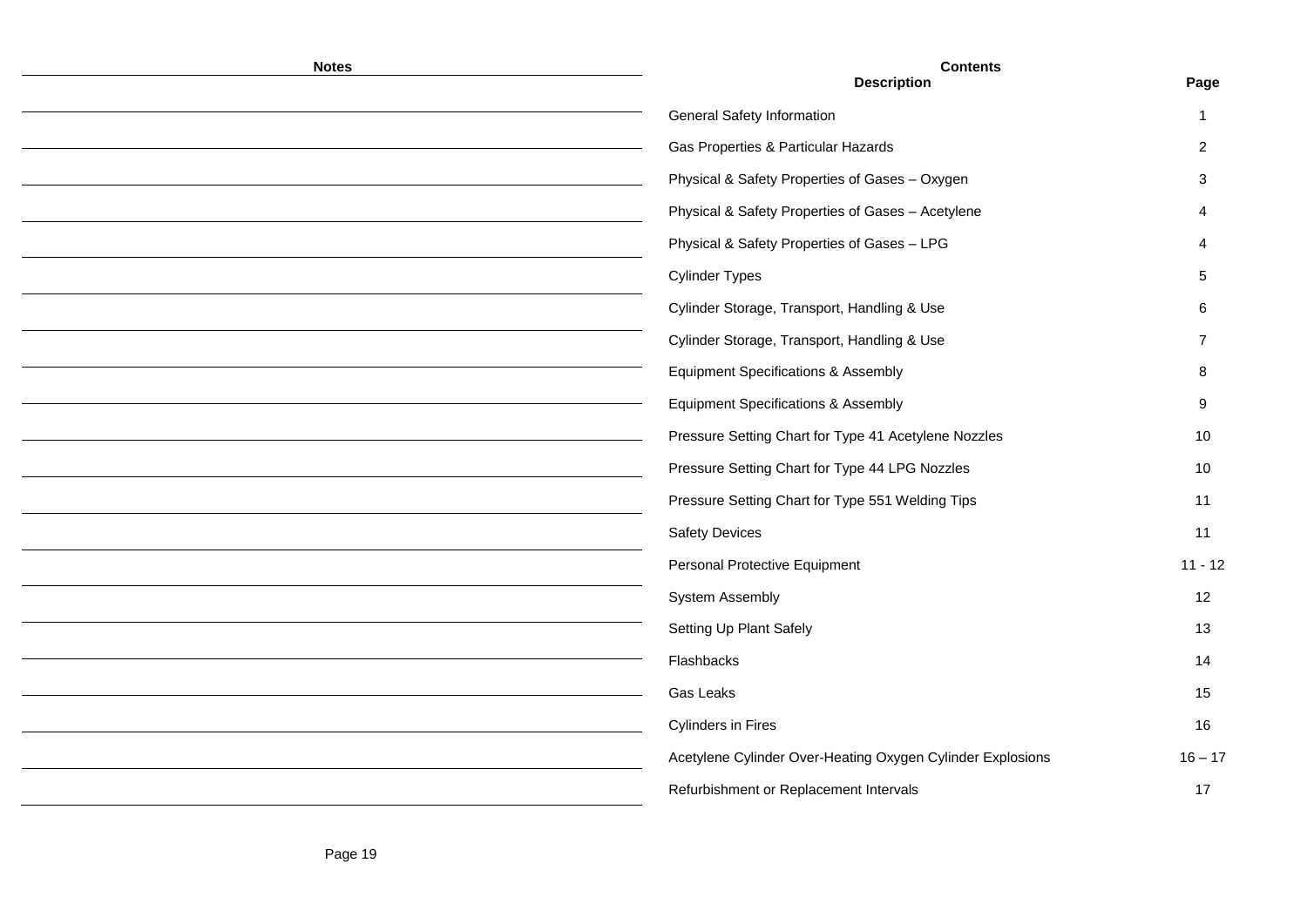### **Omega Gas Equipment**

The Omega range of gas welding, cutting and heating equipment has been rigorously tested by independent accredited testing laboratories and manufacture to the following **Australian Standards** for gas welding, cutting and heating processes.

| Regulators                          | AS4267 - 1995  |
|-------------------------------------|----------------|
| Gas Hose                            | AS1335 - 1995  |
| <b>Flashback Arrestors</b>          | AS4603 - 1999  |
| Cutting Attachments / Torch Handles | AS 4829 - 2001 |

This manual refers to safety measures that must be adhered to for the safe operation of your Omega gas equipment. Please read and understand these warnings and instructions before use. Failure to do so could result in serious injury or death. Omega gas equipment should only be used by operators properly trained and qualified in the safe use of this type of equipment.

Technical information in this instruction manual is based upon information available in two *"Expert Technology Tools"* documents published by the Welding Technology Institute of Australia (WTIA): WTIA Technical Note 5 "*Flame Cutting of Steels"* (1996) WTIA Technical Note 7 *"Health and Safety in Welding"* (2004)

Further information and copies of these publications and technical support in welding and related activities, are available from **WTIA** Telephone: (02) 9748 4443 Facsimile: (02) 9748 2858

Email [info@wtia.com.au](mailto:info@wtia.com.au) Website [www.wtia.com.au](http://www.wtia.com.au/)

#### **General Safety Information**

Safety consideration for both the operator and their surroundings must be given to the heat source produced by mixing compressed Oxygen with a fuel gas and igniting the resulting mixture. When using any of these processes, particular safety considerations apply:

- $\bullet$  Burns from flames, hot objects, malfunctioning hand-held equipment molten particles etc.
- Explosion from mixed gas concentrations created by fuel gas leakage from cylinders, bulk supplies, hoses, welding equipment breakable connections etc.
- Fire caused by ignition of flammable materials, leakage of fuel gases, contact with hot slag, welding equipment in poor condition etc. Plant, Buildings, Ship and Bush fires have occurred.
- Ignition of materials not normally considered flammable due to oxygen enrichment
- Violent rupture or explosion of components due to being pressurized beyond their design pressures.
- Asphyxiation due to displacement of atmospheric, breathable air by inert or toxic gases

**Notes**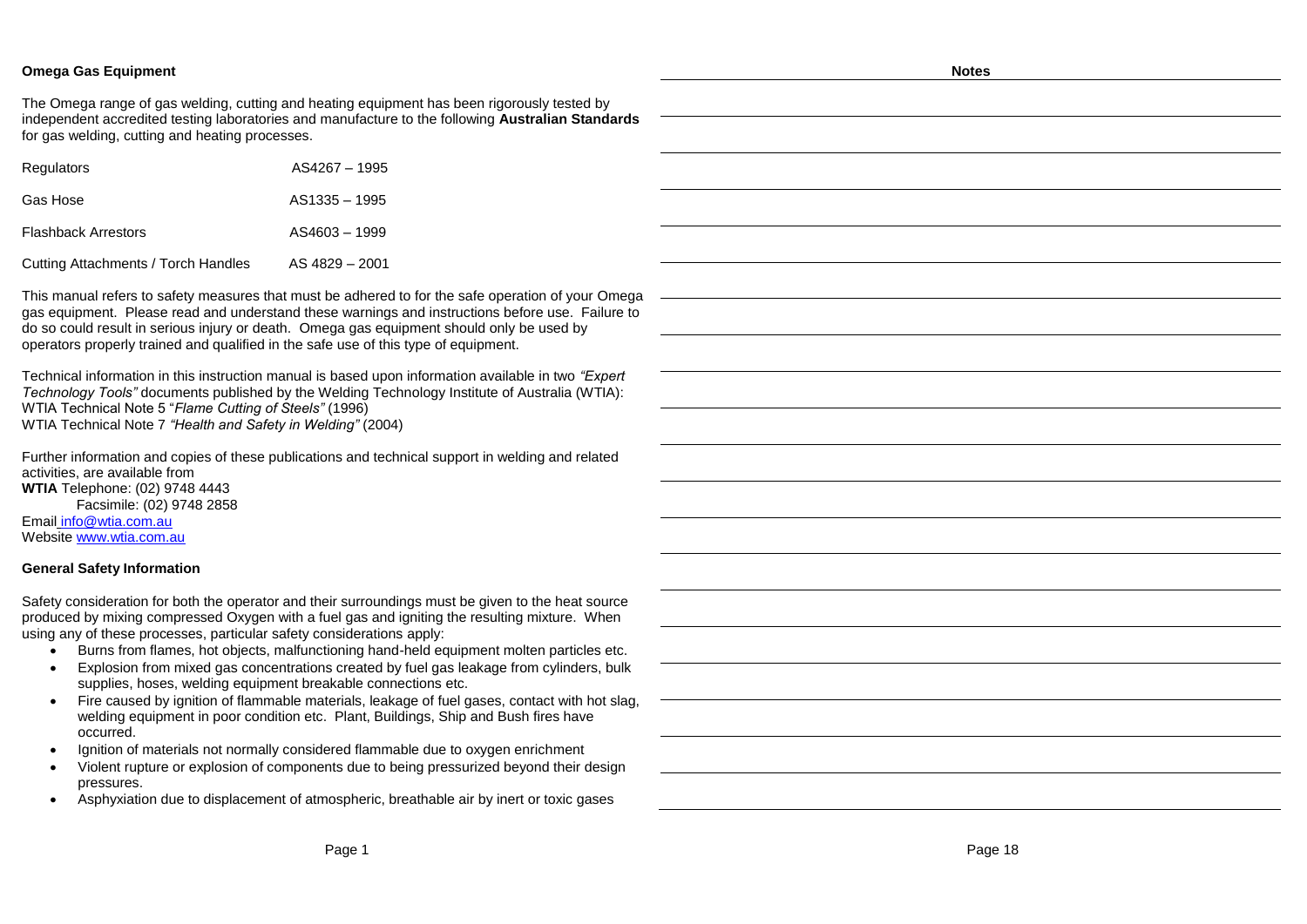## **Oxygen Cylinder Explosions**

Accidents have been reported which involve explosion of an oxygen cylinder due to direct flame impingement from an adjacent acetylene cylinder. Such accidents arise when the fusible plugs melt due to cylinder overheating, the escaping gas ignites and the flame impinges on the oxygen cylinder. This causes softening, bulging and bursting of this cylinder without appreciable increase in its internal pressure, i.e. without causing the bursting disc to rupture.

Where oxygen and acetylene cylinders in use are adjacent to each other, consideration should be given to protecting the oxygen cylinder by placing a non-flammable shield, e.g. a 2-3 mm sheet of steel or refractory fibre between the cylinders. Th shield should extend at least from the shoulder of the acetylene cylinder to the top of the oxygen cylinder regulator

### **Refurbishment or Replacement Intervals**

**Regulators** (including their integral protective devices)

- Visual examination to determine suitability for service (eg gas, pressure rating, damage), condition of threads and sealing surfaces, oil or grease contamination.
- **Leak test all joints at working pressure. Six monthly**:
- Functional tests to ensure the correct operation of internal components.
- Manufacturer or supplier recommendation, but not exceeding 5 years.

**Flashback Arrestors** and other external devices (including non-return valves)

- Visual examination to determine suitability for service (e.g. gas, pressure rating, damage), condition of threads and sealing surfaces, oil or grease contamination.
- Leak test all joints at working pressure. Yearly as detailed in AS 4603 or following a flashback: Proper functioning of the non-return valves and flashback arrestors.
- For pressure-activated valves, check there is no flow in the normal direction with the valve tripped. Manufacturer or supplier recommendation, but not exceeding 5 years.

### **Hose Assemblies**

- Visual examination to determine suitability for service (e.g. gas, pressure rating, damage), condition of cover, threads and sealing surfaces of the end fittings.
- Leak test all joints at working pressure Six monthly:
- Check for absence of cuts and excessive wear by bending the hose in a tight radius, to ensure reinforcement is not visible. Determined by the hose assembly condition.

## **Blowpipes Mixers and Cutting Attachments**

- Visual examination for damage of the threads and sealing surfaces of the hose connections and the attachment connections.
- Test control valve function.
- Blank the attachment connection and leak test for internal malfunction. Manufacturer or supplier recommendation, but not exceeding 5 years.

## **General Safety Information cont…..**

- Electric Shock which could result when gas welding brazing or cutting on cables or other conductors at high voltage.
- Influence on the work place from the above hazards (containers, vessels, heights etc).

### **Gas Properties and Particular Hazards**

### **Gases Used**

The flames used in gas welding, heating and cutting and allied processes are obtained by the ignition of mixtures of oxygen and appropriate fuel gases, the most common being acetylene and LPG. All of these fuel gases, especially when mixed with compressed oxygen, are capable of releasing very large amounts of energy in the form of heat or explosion, requiring minimum energy to start the reaction. Consequently they should be treated with great care in accordance with well defined safety procedures. Some industrial gases may be flammable, oxidizing, toxic or corrosive and users need to take special precautions in handling them. Users should always have on hand the relevant material safety data sheets (MSDS), normally available from commercial gas suppliers, for each or any of the gases stored and used at any location.

| <b>Property</b>             | Oxygen           | <b>Acetylene</b> | <b>LPG</b>                    |
|-----------------------------|------------------|------------------|-------------------------------|
|                             | O <sub>2</sub>   | C2H2             | C <sub>3</sub> H <sub>8</sub> |
| Density Relative to Air     | 1.103            | 0.901            | $1.52 - 2$                    |
| Ignition Limits V% - in Air | ٠                | $2.5 - 80$       | $2.2 - 9.5$                   |
| Ignition Limits V% - in O2  | -                | $2.5 - 80$       | $2 - 57$                      |
| Ignition Temp °C - in Air   |                  | 423              | 554                           |
| Ignition Temp °C - in O2    |                  | 428              | 530                           |
| Flame Temp °C - in Air      |                  | 2325             | 1925                          |
| Flame Temp °C - in O2       |                  | 3100             | 2800                          |
| Smell                       | <b>Odourless</b> | Pungent          | Pungent                       |
| Colour                      | Colourless       | Colourless       | Colourless                    |
| <b>Cylinder Colour</b>      | <b>Black</b>     | Maroon           | Silver / Grey                 |
| <b>Regulator Colour</b>     | <b>Black</b>     | Red              | Orange                        |
| <b>Safety Device Colour</b> | <b>Blue</b>      | Red              | Red                           |

This table summarises the properties and hazards of the most common gases used in gas welding heating and cutting. LPG consists primarily of propane other constituents include artificial odourisers for safety. The above figures are approximate values only.

#### **Physical and Safety Properties of Gases Oxygen**

Cylinder colour is black. Oxygen has no smell and is generally considered non-toxic at atmospheric pressure. Oxygen normally constitutes 21% of air and when the concentration of oxygen exceeds 21%, flammable materials become increasingly easier to ignite and burn more rapidly and with a higher flame temperature. Oxygen itself does not burn, but supports and accelerates combustion in other substances including those mot normally considered combustible and which may be readily ignited by sparks.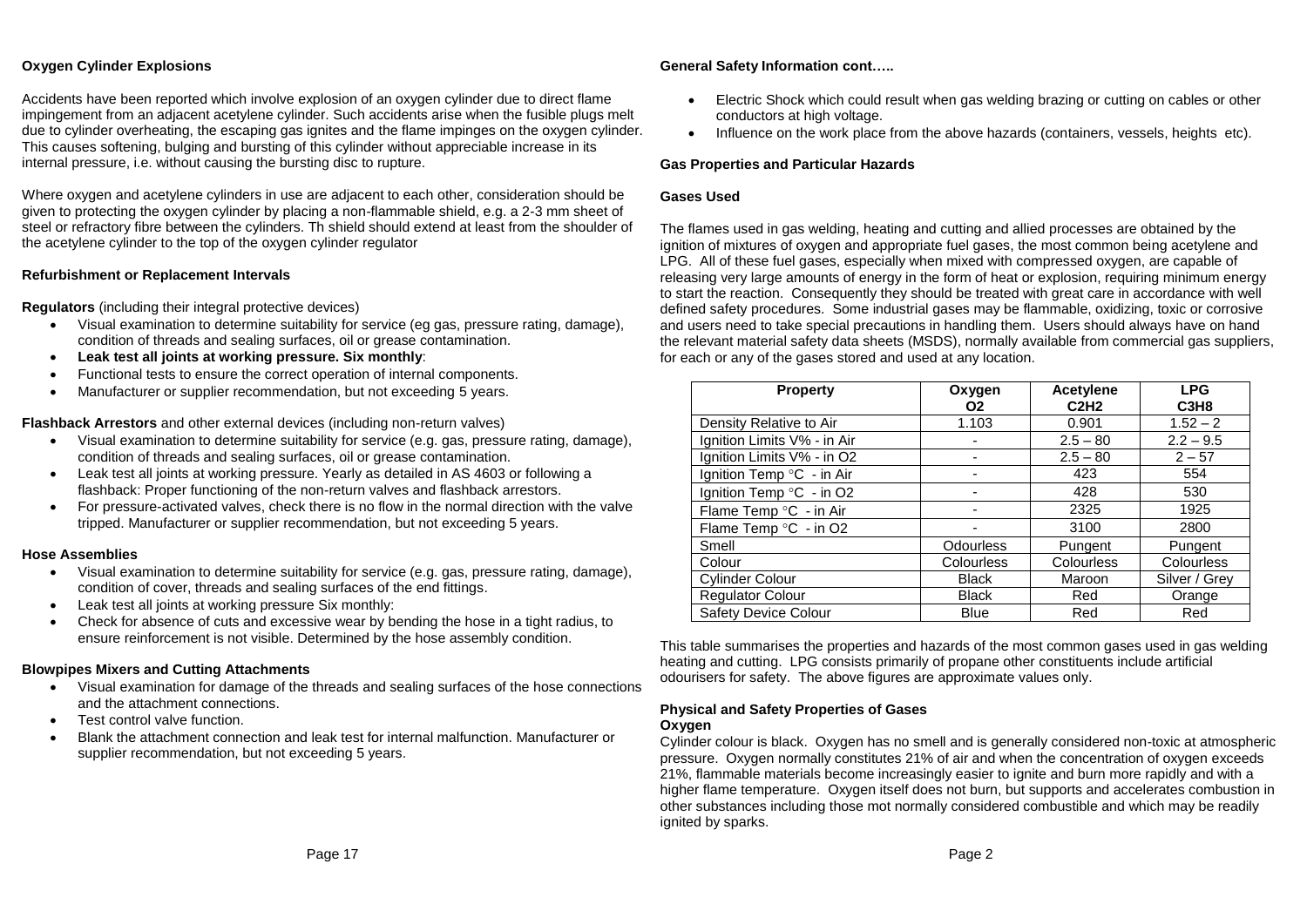## **Oxygen cont…..**

Metals may also burn. Hence, great caution must be exercised in preventing oxygen enrichment of the atmosphere, particularly in confined space situations. Oxygen should never be called "air". Oxygen in contact with oil, grease, other hydrocarbons or oil based substances can cause spontaneous ignition and consequential fire or explosion. Hence all oxygen systems (cylinders, regulators, blowpipes and cutting attachments) must be kept completely free of oil or grease.

Proper advice should be sought from gas suppliers and equipment manufacturers before using any materials for oxygen service, especially lubricants, seals and thread sealants, including **PTFE** tape, which have not been supplied for use with oxygen and marked accordingly. When the oxygen concentration in the atmosphere is less than 21% gradual and sometimes undetectable changes in operator alertness and efficiency occurs. Each year many accidents ranging from minor to fatal types occur through either misuse of oxygen or failure to understand its properties and their significance. Some instances of misuse or unsafe use of oxygen are:

- DO NOT use oxygen to refresh air. There is often a temptation to use oxygen to "sweeten" air when welding or cutting operations have been carried out in confined spaces. Large amounts of oxygen can be released locally in a short time from gas cylinders under pressure. In one situation where this was done, hot work in the form of flame cutting was carried out with a subsequent ignition of worker's clothes and fatal burns.
- TAKE CARE in confined spaces. Do not leave blowpipes or hoses connected to the supply of gases within confined spaces during work breaks or overnight. Even slow leaks can result in very hazardous situations, with possible fire and explosion on re-ignition of the blowpipe.
- VENTILATE confined spaces. In flame cutting not all the oxygen released from the cutting nozzle is necessarily used in the cutting process. This may result in a dangerous increase in oxygen content in the air, highlighting the need for adequate ventilation in such situations.
- DO NOT use oxygen as a substitute for compressed air. There are many examples of this situation where oxygen has been used, such as in cleaning, resulting in serious and fatal accidents due to fire or explosion from spontaneous ignition. NEVER use oxygen to start engines or drive air tools.
- DO NOT use oxygen or compressed air to dust off clothes. Clothes can become readily flammable and even self igniting through oxygen enrichment.
- DO NOT KINK pressure hosing. Kinking or nipping hose to interrupt gas flows or whilst changing torches or components is a very dangerous practice. Gas can still bleed through the system, or more seriously, escape rapidly should the operator lose grip or the hose rupture.

## **Fuel Gases**

Each of the fuel gas – oxygen combinations warrants care in use, from handling of the gas supplies through to the point of intended ignition. There are greatly increased risks of fire and explosion in the case of leaks. Asphyxiation is also possible due to the exclusion of air in leakage situations. All fuel gases have special properties, which warrant additional precautions.

## **Ignition of Oxygen Regulators, Hoses and other High Pressure Equipment cont…**

- Particles entrained in high-velocity gas streams (e.g. piping, valve connections) causing ignition in cylinder valve or regulator seats and seals. Cleanliness and generally good housekeeping practice are required. Always "crack" the cylinder valve. before fitting equipment.
- Rapid opening of the oxygen cylinder valve causing a high temperature at the regulator seat and seals.

The cylinder valve **MUST BE OPENED SLOWLY**.

## **Cylinders in fires**

The most common incidents are those involving ignitions of fuel leakages from regulator and hose connections near the cylinder. If this occurs, as appropriate, either the cylinder valve should be closed or the pressure regulator adjusting screw released, using a gloved hand, and the fire extinguished as soon as possible. Otherwise, use of a dry powder or CO2 fire extinguisher should be followed by closing of the cylinder valve to prevent re-ignition. If it is not possible to extinguish quickly fires of any type with a fire extinguisher, further attempts should not be made and:

- The area should be evacuated (100 metres minimum).
- The fire brigade should be called.
- If attempts are made to fight the fire, they should be done only from a protected position and using copious quantities of water.
- Cylinders not involved in the fire and which have not become heated should be moved away as quickly as possible, provided this can be done without risk. Cylinder valves should be closed. Cylinders which have been heated can explode even after the fire has been extinguished, particularly acetylene cylinders.
- When the fire brigade arrives, they should be notified of the location and number of cylinders involved in the fire, and the name of the gases they contain. Inform the gas supplier as soon as possible. If the cylinder contents are unknown, the actions taken should be those for acetylene cylinders.

## **Acetylene Cylinder Overheating**

Acetylene cylinders may become hot either through flashback or due to accidental heating (e.g. contact with hot objects, fires). To prevent serious accidents, the following procedure should be carried out immediately overheating is noted:

- Shut cylinder valve quickly and have the supplier notified as soon as practicable. If the cylinder is on fire, call the fire brigade.
- Clear all personnel from the area.
- Cool the cylinder with a plentiful supply of water, preferably from a fire hydrant and with the person behind a suitable protective barrier.
- If the cylinder safety device functions and issuing gas ignites, cool as above, but do not extinguish the flames. Where gas does not ignite, all sources of ignition must be removed from the area if this can be done safely.
- Continue cooling but with stops at intervals to check if the cooling water dries off the cylinder or if it remains wet.
- When the cylinder remains wet on removal of the water, the cylinder should be removed to an open space away from any ignition source and placed under water e.g., in a 200 litre drum.
- Continue cooling for 24 hours or as advised by a competent authority Page 3 Page 16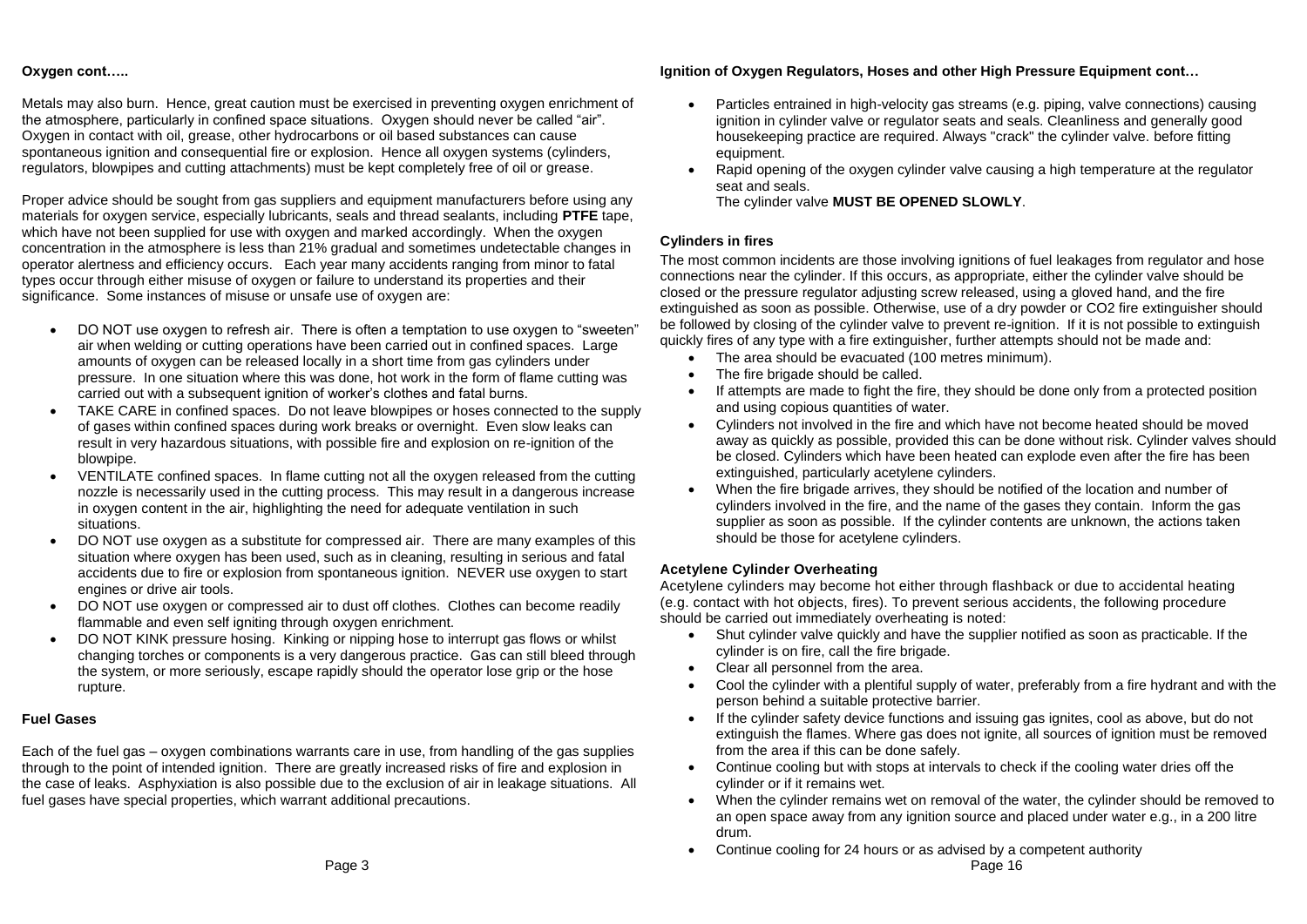**Sustained Backfire** is the return of the flame into the blowpipe with continued burning within the neck or handle. This is accompanied by an initial popping sound followed by a hissing sound from the continued burning within the blowpipe. In this case, immediately turn off gases at the blowpipe, oxygen first, and check nozzle or tip condition, gas pressure and connections to torch and cylinder.

**Flashback** is the return of flame through the blowpipe into the hoses and even the regulators. Depending on its severity, it may also reach the acetylene cylinder, causing heating and decomposition of the contents. If any of these events occurs, especially flashback, immediately close the oxygen blowpipe valve followed by the fuel gas blowpipe valve. Close cylinder valves and if cylinders heat up, cool as described below. Check operating conditions and equipment faults before restarting. Discard any gas hose when flashback into the hose has occurred.

## **Gas leaks**

Leaking gas is a potential hazard wherever it occurs and whichever the gas. Fuel gases present the greatest hazard since all commonly used fuels can ignite even when in low concentrations in air and require minimum energy to do so, i.e. any spark or source of high temperature is sufficient to start a fire or an explosion.

Oxygen makes all materials more readily combustible and will increase the intensity and severity of any fire. Inert gases displace oxygen and can cause unnoticed loss of alertness and then asphyxiation. The sources of gas leaks include:

- Cylinder fittings (valves, safety devices) damaged or in poor condition
- Valves not closed off when equipment is not in use.
- Breakable connections improperly made up or in poor condition (scored or dirty nipples, conical seatings, o-rings). The typical oxygen-fuel gas plant has many connections points in the cylinder valves, regulators, hoses, blowpipe and tips and nozzles. Each of these is a potential leak point if not in good condition.
- Hoses in poor condition. Whenever a gas leak is suspected or detected, operations should cease, the leak rectified immediately if possible, heat sources removed or switched off and the area cleared until gas has dispersed.

## **Ignition of Oxygen Regulators, Hoses and other High Pressure Equipment**

Although accidents of this type are rare, when they do occur the results may include serious injury, a major fire or even fatality. Care in use and maintenance of oxygen regulators and other equipment is therefore extremely important.

Ignition may occur due to:

- Spontaneous ignition of oil, grease or hydrocarbon liquids in high pressure oxygen. Keep oil and grease away from regulators and other equipment, do not use oil or grease as a lubricant for tight threads etc and do not use oily rags, tools or operate with oily hands.
- Use of equipment (e.g. pressure regulators, manifolds, high pressure leads) not clearly designated as suitable for high pressure oxygen and rated for the same pressure as the cylinders in use. Use only equipment clearly marked for oxygen, of a suitable pressure rating, clean and in good operating condition.

## **Acetylene**

Cylinder colour is claret / maroon. Acetylene has a distinctive garlic smell. It is non toxic, but asphyxiation is possible through depletion of oxygen. Acetylene is lighter than air and not likely to collect in ducts and drains, but could collect in roof spaces. It requires minimum energy to ignite in air or oxygen. A concentration of as little as 2.5% in air can burn. Acetylene is a potential fire and explosion hazard. Adequate ventilation and leak free systems are required. Hot metallic particles or hot slag can cause ignition of leaks remote from the area where welding or cutting is taking place.

This gas, in its free state under pressure, may decompose with explosive violence. For this reason it is supplied in special cylinders. Explosions can occur in pure acetylene subjected to excessive temperature or pressure. Mechanical shock to the cylinder due to mishandling, or overheating when under high pressure, may also cause decomposition, giving rise to high temperatures and possible detonation even in the absence of oxygen. Another possible cause of detonation is flashback in welding, heating or cutting applications, and safety devices are recommended to prevent this situation.

Under certain conditions, acetylene can react with metals such as copper and silver to produce explosive acetylides. This places a restriction on materials which can be used for the construction of pressure regulators, other equipment and piping. Copper alloys containing more than 70% copper or 43% silver should never be used with acetylene. Free acetylene must never be used outside the cylinder at a pressure exceeding 150 Kpa. The properties of acetylene are taken into account in systems developed for its storage and supply, and with adherence to safe procedures, dangerous situations will not arise.

# **Liquefied Petroleum Gas (LPG)**

Cylinder colour is aluminium. LPG is usually supplied as a mixture of gases with propane as the main constituent. Standard LPG has been deodourised and has a fish-like smell. It is nonpoisonous, but may cause asphyxiation through depletion of oxygen.

It is denser (more heavy) than air and will collect in low confined spaces such as ducts, drains, basements, boats, ships and closed tanks. A concentration of as little as 2.5% in the air can burn. It is a fire and explosion hazard and requires minimum energy to ignite when mixed with air or pure oxygen. LPG will ignite and burn instantly from a spark or piece of hot metal.

# **Gas Supply**

# **General**

Your Omega gas welding heating and cutting equipment is designed to be used by gases delivered to the point of use either from portable compressed gas cylinders or reticulated gas piping. In all cases, gas supplies may be subject to statutory or regulatory provisions. Many Australian standards cover the subject. The location, separation, allowed quantities and signage of gas storage should be in accordance with relevant statutory requirements and manufacturer's provision.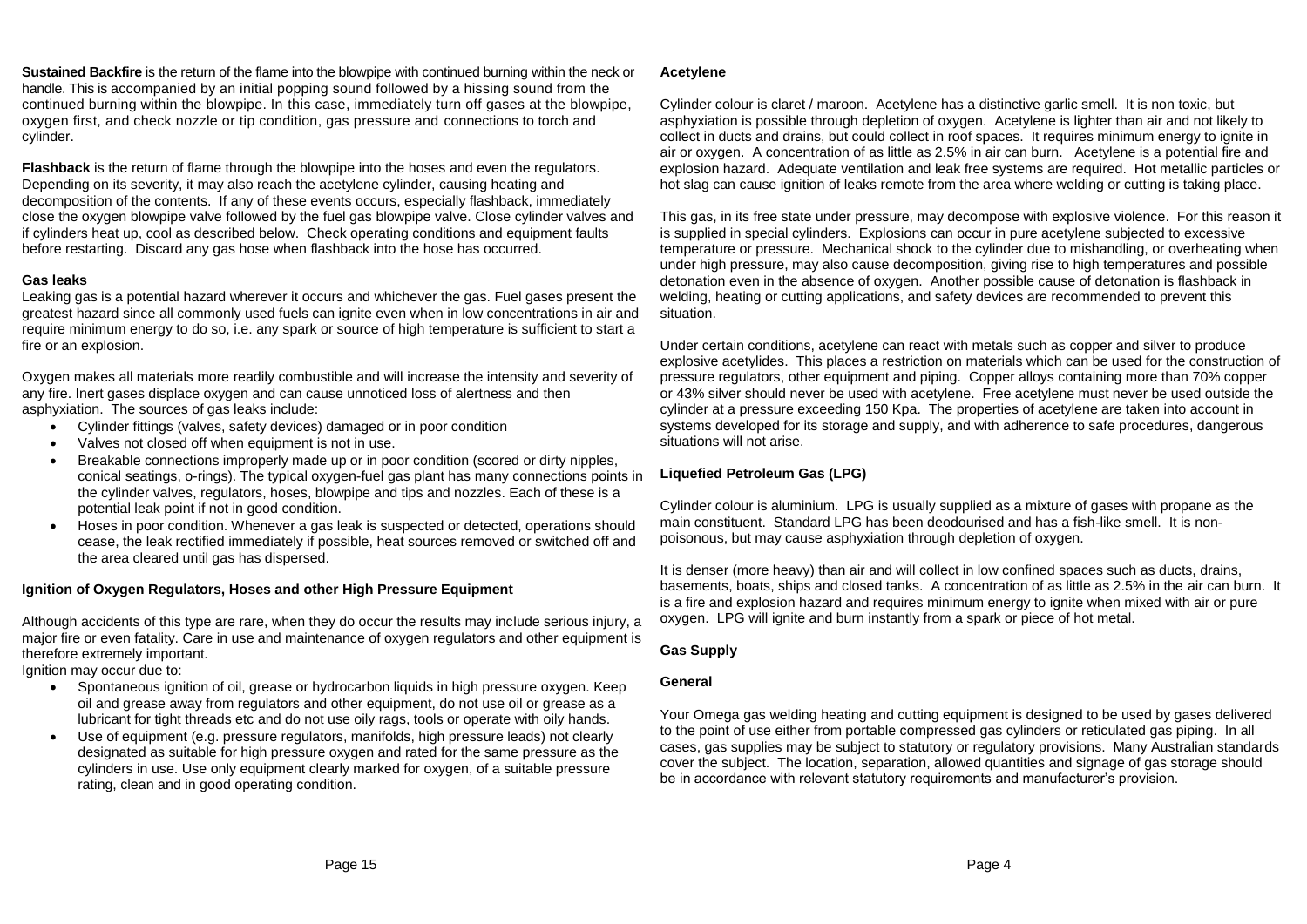### **Cylinder Types and General Care**

Cylinders used for oxygen, acetylene and LPG, are in effect thin walled highly pressurized vessels. Due to the presence of gases under pressure, full or partially filled cylinders can cause serious injury or damage should they rupture. Also, slow leakage of gas may result in a high risk of fire or explosion or the possibility of asphyxiation. Oxygen, hydrogen, carbon dioxide and inert gas cylinders are fitted with a bursting disc safety device. LPG cylinders have a spring-loaded pressure relief valve.

Acetylene cylinders differ from those used for other gases in that they are filled with a porous substance saturated with acetone in which the acetylene is dissolved under pressure. The porous substance or filler is therefore intended to quench heat of spontaneous decomposition and reduce the risk of explosion. Fusible safety plugs are fitted in the shoulder of the cylinder to permit the gas to escape (vent) rather than the cylinder explode in the event of overheating. Because of these factors and the particular properties of the stored gases, particular care is always required in the handling and usage of cylinders as follows:

- Cylinders are generally obtained on loan or hire from gas suppliers. This allows the periodical testing specified in Australian standards and statutory regulations to be carried out by the owner.
- Do not tamper with the markings or colour codes of cylinders. Do not use cylinders without labels / colour codes. Do not guess contents – return cylinder to the supplier if there is any doubt.
- Refilling of cylinders must only be carried out by competent organizations with the correct gas and with the owners approval. Refilling with any other gas is not permitted.
- Gas should only be used for the particular intended purpose. Never use oxygen for cleaning (dusting), or to provide ventilation or to support breathing.
- Gases should only be identified by their correct name so as to avoid dangerous mix-ups.
- Never attempt to disguise or repair damage to a cylinder such as denting. Such cylinders must not be used until advice is obtained from the gas supply company.
- Valve seats and outlets should be protected by keeping all kinds of dirt and contamination away from cylinders, especially during connection and disconnection. Grit, loose fibres and other dirt may lodge in connectors and on valve seats causing gas leaks or are picked up by high velocity gas streams, causing "hot spots" in regulators potentially resulting in ignition. Organic matter such as oil, grease and hydrocarbon liquids which may ignite spontaneously in high pressure oxygen is another hazard to regulators and other downstream equipment. Any damage to valves or outlets should be reported.
- Avoid flame impingement from the welding or cutting blowpipe. Keep cylinders away from all sources of artificial heat (furnaces, boilers, radiators and flames). The fusible plugs at the top of an acetylene cylinder are particularly sensitive to heat and operation can lead to an extensive acetylene flame vertically from the top of the cylinder.
- Don not tamper with safety devices.
- Return cylinders with valve closed.

#### **Detailed inspection and maintenance**

Some useful guidance on inspection and maintenance for specific equipment follows:

- Checks for gas leakage should be carried out on all regulators, valves and cylinders regularly and at least each time the equipment is set up.
- Repair and maintenance of regulators must only be carried out by approved persons or organisation, e.g. repairers accredited by manufacturers or suppliers.
- If a regulator shows excessive delivery pressure "creep", it should be replaced immediately and the defective regulator repaired. **Note:** To check for "creep" (pressure build-up when the blowpipe valves are closed), close the welding or cutting blowpipe valves whilst the regulator is open and check for continuing increase in pressure beyond the pressure that has been set . Pressure build up beyond 35kpa is excessive and regulator should be removed from use and be either replaced or repaired.
- If pressure gauges or indicators do not return to the stop when pressure is released, replacement and repair is required.
- Checks of regulator pressure indicator accuracy should be carried out at least annually.
- Damaged hoses should be discarded and not repaired. Rubber hose should never be repaired with adhesive tape. When flashback has occurred all hoses should be discarded as internal damage has probably resulted.
- All blowpipes, welding tips and cutting nozzles should be handled carefully and protected from dirt. Blowpipes must not be left burning on a bench unless supported in a safe holder.
- Regular dismantling and cleaning of blowpipes, by either the manufacturer or other qualified organisations, is recommended. See Chart 4 for recommended inspection intervals.
- Cutting nozzles and welding tips should be cleaned only by methods which have been recommended by the manufacturer. Drills should not be used for this purpose as any damage may promote the occurrence of flashback.
- Nozzles and tips should be stored in such a way as to minimise damage to the seating area, eg by use of rubber cap or storage blocks.
- Safety devices should be inspected strictly according to the requirements in AS 4603
- O-rings used on regulator inlet connections, mixer attachments etc should be replaced regularly or when they show signs of damage. Use only manufacturer supplied replacements.

Only oxygen compatible PTFE tape should be used in making up threaded connections.

## **Emergencies and Incidents Backfires and Flashbacks**

### **Flashbacks**

The instability of the flame in a tip or nozzle is a common cause of emergencies and incidents in oxygen – fuel gas systems. These emergencies can occur during lighting up or during operation. Incorrect lighting up procedures especially neglecting to purge hoses, low operating pressures at the tip or nozzle resulting from in-adequate gas supply, damaged or poorly maintained equipment or a combination of all of these are usually the cause. The problems show up as:

**Backfire** is the return of the flame into the blowpipe with a popping sound, the flame being either extinguished or re-ignited at the nozzle.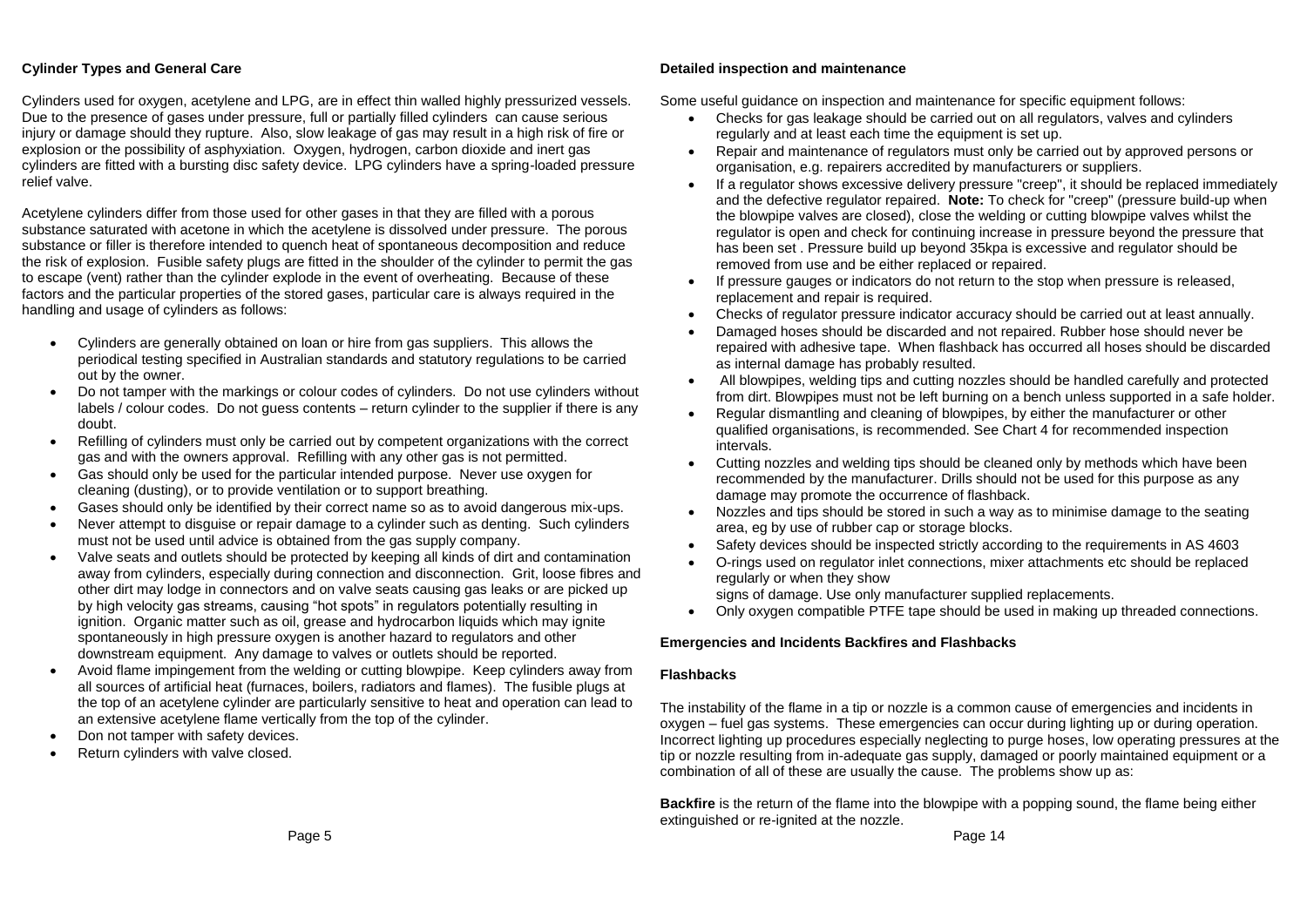## **Flow Capacity**

The tip or nozzle in use determines the required system pressures and flows and hence the pressure regulator outlet pressure settings. Particular care must be taken in allowing for pressure drops, especially through long lengths of small diameter hose and multiple safety devices. Manufacturer's instructions should be carefully followed. A system which has excessive pressure drops may become unstable resulting in possible retreat of the flame into the tip leading to overheating, backfire or flashback. Pressure drop is particularly important in acetylene systems because of the limitation in maximum operating pressure to only 150 kPa maximum.

## **Setting Up Plant Safely**

## **System Operation**

Before operation these important steps must be carried out:

### **Leak testing**

Prior to initial use of gas equipment, all breakable connections, glands and valves should be checked for leakages, e.g. by a pressure drop method or by means of a leak detecting fluid. Smell should not be relied upon as many persons have a poor sense of smell. NEVER test for leaks with a flame.

## **Purging**

It is strongly recommended to purge oxygen and fuel gas hoses prior to usage at the start of the day and after the blowpipe has been shut down for a substantial period of time such as lunch periods or overnight. This must not be done in confined spaces or in the presence of any ignition source. Always refer to operating instructions for the correct purging procedures.

### **Lighting**

Flint lighters or stationary pilot flames should be used for ignition of flames. Blowpipes must not be lit or re-lit by hot metal, matches, hot electrodes or welding arc. When lighting, ensure that the flame cannot touch either nearby personnel or any combustible material. Always refer to operating instructions for the correct lighting procedures. (See Chart 5)

### **Work Interruption**

When blowpipes are not in use, the oxygen and fuel gas should be closed off at the supply and hoses blown down to prevent possible leakage and gauge failure. Blowpipes and hoses should be safely placed so accidents or damage cannot occur.

## **Equipment Inspection and Maintenance**

## **Inspection and Maintenance**

Inspection and maintenance should be carried out on a routine basis for all items of Omega gas and cutting equipment. Guidance on inspection and maintenance for the equipment are described in Charts 4 and 5. Servicing of equipment must only be completed by either the importer or its accredited repairers or by organisations which specialise in maintenance of such equipment.

# **Cylinder Storage, Transport, Handling and Use**

## **Storage**

All storage areas must comply with statutory requirements. Australian Standard AS 4332:1995. Dangerous Goods Regulations give complete requirements.

Cylinder storage areas should be well ventilated and away from sources of heat. External storage is preferred. Protection from weather is desirable but not at the expense of ventilation. Other products should not be stored with cylinders, especially oil, paints or corrosive liquids. Oxygen cylinders must be separated from fuel gas cylinders by a distance greater than 3 meters. LPG cylinders in excess of 50 kg total capacity should not be stored within 3 meters of any other cylinders, including acetylene. Cylinders should always be stored upright and restrained to prevent falling. Full cylinders should be segregated from empty ones and fuel gases from oxygen. "NO SMOKING OR NAKED LIGHTS" signs should be displayed where fuel gases are stored.

## **Transport**

Take sensible precautions and ensure ADG Code and other regulatory requirements are met. Use open vehicles wherever possible. If closed vans or cars have to be used make sure they are properly ventilated at all times. Ensure all valves are fully closed and that there are no leaks. Secure cylinders against movement within the vehicle. Do not allow any part of the cylinder to protrude from vehicle (this prohibits cylinders being carried horizontally across forklift tines). Disconnect all equipment (e.g. pressure regulators) from cylinders. Do not use cylinders in a closed vehicle. Acetylene and LPG cylinders must be transported upright even when empty (this ensures that the safety device is in contact with vapour and not liquid).

## **Handling**

Do not move cylinders with the cylinder valves open. Never lift a cylinder with magnets, chains or a sling. Use a cradle when lifting cylinders by crane. Never roll a cylinder along the ground. This damages the identification labels, and may cause the valve to open. Use a trolley for manual handling. The trolley should incorporate a heat shield because of the proximity of the fuel gas to the oxygen cylinder .

## **Cylinder Use**

The manufacturer's instructions and recommendations should always be followed.

- Never "crack" a fuel gas cylinder valve when adiacent to any ignition source.
- Damaged valves or regulators or those suspected to be damaged should not be used until checked by a qualified service agent/organisation or person.
- Cylinders must never be used as rollers to assist moving other objects.
- Acetylene and LPG cylinders must always be in the vertical or near vertical position when in use and when empty.
- Acetylene can only be used to a maximum pressure of 150 kPa (gauge). With increasing pressure explosion may occur due to instability of this gas. Opening of cylinder valves should only be carried out with approved keys or hand wheels. Do not use excessive force or extension key to open or close cylinder valves.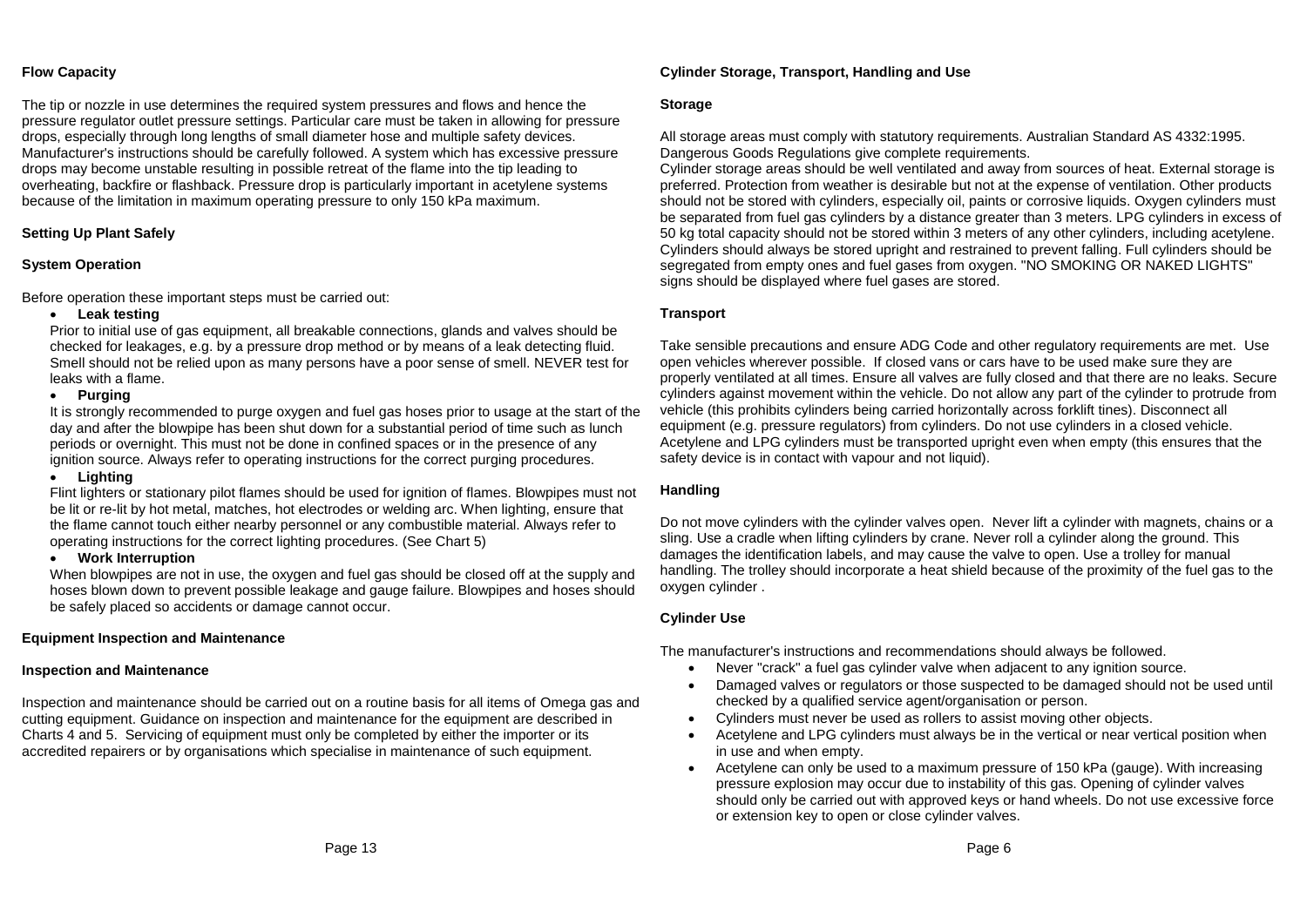### **Cylinder Use cont….**

- Acetylene valves should not be opened more than about one and a half turns, one turn is preferable to allow for quick closing in an emergency
- Empty cylinders should have the valves closed, any protective caps fitted and be suitably identified, eg "MT" in chalk.

### **Connection to Regulators and Hoses**

Keep the cylinder valve clean, especially its outlet connection. No grit, dirt, oil or dirty water should be present. Particles of dirt and residual moisture may be removed by "cracking" open the valve momentarily and then closing it. Note: great care must be taken when "cracking" as serious injuries can occur.

Make sure the pressure regulator is suitable for the gas and pressure in the cylinder and that its inlet connection is the same thread as that in the cylinder valve. Fuel gas connections have left handed threads. Never force any connection that does not fit.

Open the cylinder valve slowly using its hand wheel or a suitable key for key-operated cylinder valves. Do not over tighten the spindle when shutting off the valve as this will destroy the soft seating material in the valve. If the valve spindle is too stiff to turn with the hand wheel or the correct key, do not increase the leverage on the spindle and return the cylinder to the gas supplier.

### **Equipment Specifications and Assembly**

### **General**

Omega gas cutting and welding equipment has been properly designed, manufactured and tested independently to meet Australian standards. It must be maintained and used with full consideration of the hazards inherent to the use of oxy-fuel gas mixtures detailed previously.

### **Pressure Regulators and Gauges**

Gas cutting and welding applications should never be supplied directly from compressed gas cylinders. A pressure regulator must be connected to the gas cylinder to control the pressure of the gas at the welding or cutting blowpipe. Omega regulators are fitted with two pressure gauges to allow monitoring of the cylinder contents and the delivery pressure to the end application.

Although accidents rarely occur as a direct result of regulator failure, care must be continuously exercised because the potential hazards are severe. This is particularly true of oxygen regulators where ignition and explosion is possible under adverse conditions.

The following recommendations should be observed in order to ensure continued safe operations:

- Omega Regulators should be used only with the gas and maximum cylinder pressure for which they are designed and labelled (see AS 4267).
- Never test a regulator for gas leaks with a naked flame.

## **Personal Protective Equipment cont..**

Aprons, sleeves, shoulder covers, leggings or spats of pliable flame resistant lea or other suitable materials may also be required where the areas of the body will encounter hot metal. Eye protection is also necessary. Recommended minimum shade numbers are listed below. If any discomfort is felt darker filters should be used.

| Flame Cutting and Gouging | - Light<br>- Medium<br>- Heavy - Close                           | DIN Shade 4<br>DIN Shade 5<br>DIN Shade 6 |
|---------------------------|------------------------------------------------------------------|-------------------------------------------|
| Gas Welding               | - Low Heat Input<br>- Light Fusion Welds<br>- Heavy Fusion Welds | DIN Shade 3<br>DIN Shade 4<br>DIN Shade 5 |

## **Cylinder Trolleys**

Cylinder trolleys should be designed and built with due regard to operation. The cylinders, maximum of one each oxygen and fuel gas, should rest fully and securely on the base of the trolley. Means of restraint of the cylinders such as a chain or strap should be provided. The maximum size of the cylinder should be stated on a permanent label on the trolley and should not be exceeded. Consideration should be given to possible release of cylinder safety devices, and unimpeded gas release from them should be provided.

### **System Assembly**

## **General Compatibility**

Your Omega gas welding and cutting kit comprises many components. It is important for safe operation that replacement parts purchased in the future are genuine Omega parts or parts that are compatible and suitable for use with Omega gas equipment.

## **Fuel Gas**

The choice of fuel gas uniquely determines several of the system operating parameters, especially equipment and operating pressures. Only equipment specified by the manufacturer for use with that particular fuel gas shall be used.

Acetylene gas should not be used at flowing pressures exceeding 150 kPa downstream of the outlet of the pressure regulator (see AS 4267). LPG equipment including especially regulators and hose, should never be used in Acetylene systems. It should be noted that Gas Suppliers recommend that the maximum acetylene gas draw-off rate should not exceed 1/7 of the cylinder contents per hour, which for the common large Acetylene cylinder of 7 m3 gas capacity limits the maximum flow to 0.14 m3/hr or 17 1/min.

LPG systems should comprise only equipment especially designated for LPG except for multi-fuel gas components where the manufacturer specifically nominates LPG amongst the recommended fuels. LPG systems are not subject to maximum outlet pressure limitations except that at low temperatures the vapour pressure in the cylinders for some mixtures may prevent high system pressures. 400 kPa is a commonly used upper limit.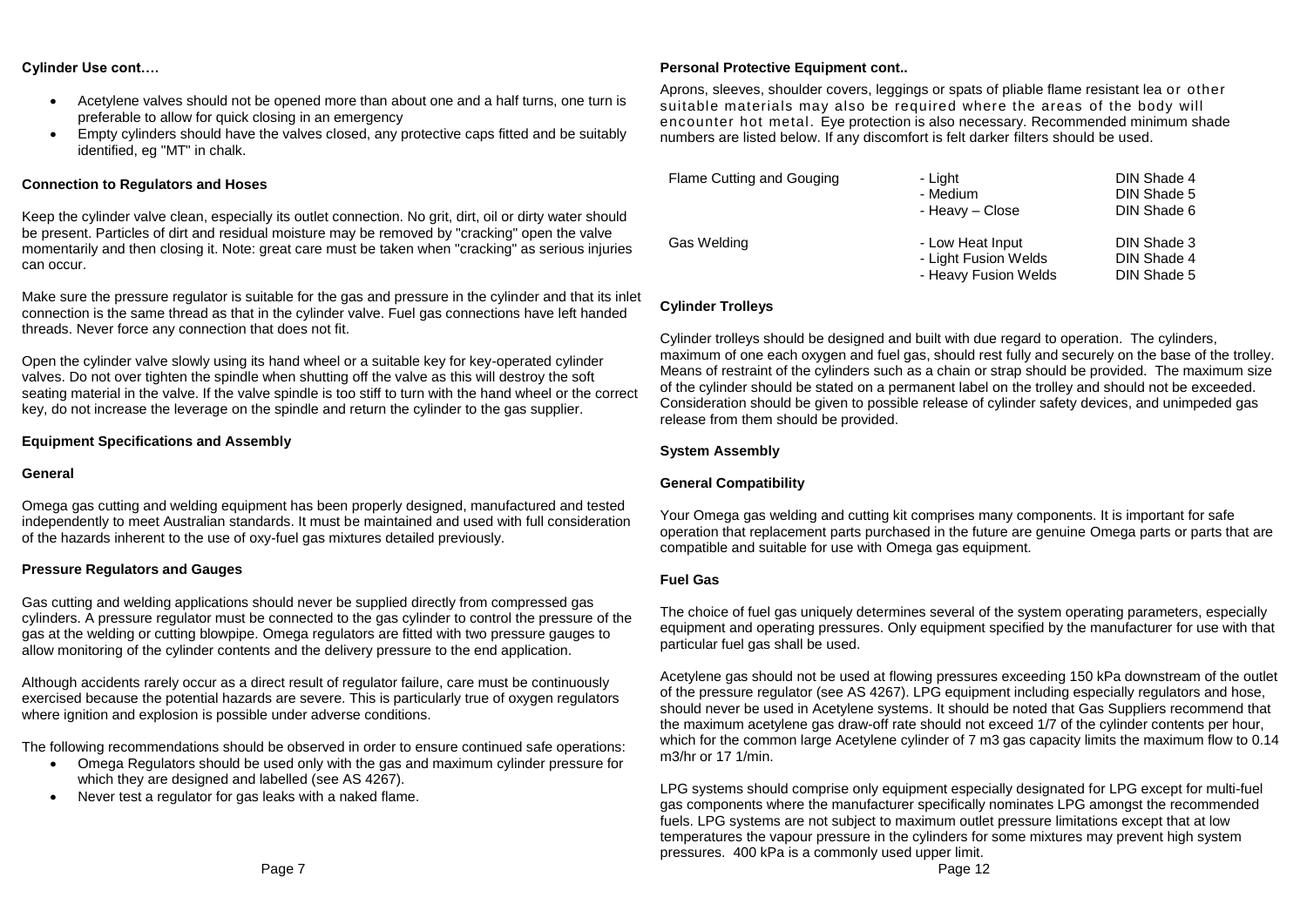### **CHART 3**

### **GUIDE FOR TYPE 551 OXYGEN / ACETYLENE WELDING TIPS**

| Tip<br><b>Size</b> | Oxygen<br>Pressure Kpa | <b>Acetylene</b><br>Pressure Kpa | <b>Fuel Gas</b><br>L/Min |
|--------------------|------------------------|----------------------------------|--------------------------|
|                    | 50                     | 50                               | .5                       |
|                    | 50                     | 50                               | .5                       |
|                    | 50                     | 50                               |                          |
|                    | 50                     | 50                               |                          |
| 12                 | 50                     | 50                               |                          |
| 15                 | 50                     | 50                               | 6.5                      |
|                    | 5С                     | 50                               |                          |

### **\*ALL FIGURES ARE APPROXIMATE AND CAN VARY**

#### **Safety Devices**

#### **Requirements**

It is recommended that safety devices should always be used in oxygen-fuel systems. Safety devices should comply with AS 4603. Regulatory requirements may apply. In Western Australia, the use of flashback arrestors on both ends of the gas delivery hoses is mandatory. Omega gas welding and cutting kits are therefore supplied with four flashback arrestors that comply to AS4603. Torch end and regulator end flashback arrestors for both oxygen and fuel gas have been supplied for optimum protection. **The Omega gas welding and cutting kit must not be operated without the four flashback arrestors being installed**. Failure to install flash-back arrestors could lead to a flashback and possible injury or death.

The Flashback Arrestors supplied will provide sufficient flow rate for the equipment and welding hose configurations supp in this cutting and welding kit. Should equipment requiring higher flow rates be used with this kit (eg: a large heating head), consideration must be given to fitting flashback arrestors with higher flow rates to ensure correct gas flow for operation of t equipment. Nozzle and tip flow rates are available from the manufacturer.

**Note: The use of safety devices like non-return valves or flashback arrestors does not reduce the need to foil correct and safe operating procedures**.

### **Personal Protective Equipment**

Personal protective equipment should be used by operators of oxy-fuel gas equipment. It is necessary to wear suitable protective clothing to protect the operators body and clothing from:

- Heat from the work
- Burns which may result from contact with hot components or small globules of hot metal
- Ultraviolet light which may bum the skin or eyes
- Radiation which may bum skin or eyes

Therefore the operator must protect himself with clothing, gloves and footwear that is suitable to prevent the entry of hot particles or objects and be flame resistant.

## **Pressure Regulators and Gauges cont….**

- Acetylene and LPG regulators should only be used with the gas for which they are designed. Use of an LPG regulator on acetylene cylinders could result in exceeding the maximum safe use pressure of acetylene.
- Regulators having damaged pressure gauges or inlet and outlet connections etc should never be used. Inlet and outlet connections should never be changed from the original manufacturing specification.
- Do not use oil or grease on any regulator. Do not handle a regulator with a rag, hands or gloves contaminated with oil or grease.
- Keep your regulators clean. When not in use the dust covers supplied to protect the inlet and outlet connections should be fitted.
- Never use a regulator that is leaking gas or exhibiting signs of excessive creep (build up of gas pressure when blowpipe valves are closed). Pressure build up bevond 35kpa is excessive and regulator should be removed from use and be either replaced or repaired.
- To avoid damage to regulator, operator must always fully release regulator adjusting knob by turning it in an anticlockwise direction before opening gas cylinder valve and subjecting regulator to high pressure. Note: never release the regulator adjusting knob whilst there is pressure in the gas hoses.
- Ensure regulator is securely attached to gas cylinder before opening cylinder valve and subjecting regulator to high pressure.
- Do not stand in front of regulator when opening cylinder valve, always stand to one side.

### **Hoses and fittings**

## **Requirements**

Omega Hose and fittings for use in gas welding, cutting and allied processes meet the requirements, including colour coding, specified in AS 1335 and AS 4267.

## **Colour Coding**

Use blue hose only for oxygen. It should be noted that AS 1335 specifies different test methods and cover colours for acetylene hose (red) and LPG hose (orange). These hoses should never be interchanged.

## **Location**

Hoses should be located and protected from heat, mechanical damage, traffic, sparks, slag, grease and oil so that accidental damage such as piercing or burning cannot occur. Location of hoses over sharp edges or manifolds or under sparks or hot slag from welding or cutting should be avoided.

## **Fittings**

These must be as specified in AS 1335, of an appropriate type, securely made and leak tight. Wire should never be used to fasten hose to fittings. Oxygen fittings have right hand threaded nuts, fuel gases left hand thread nuts. Use only Omega gas hoses and connectors when replacement is required.